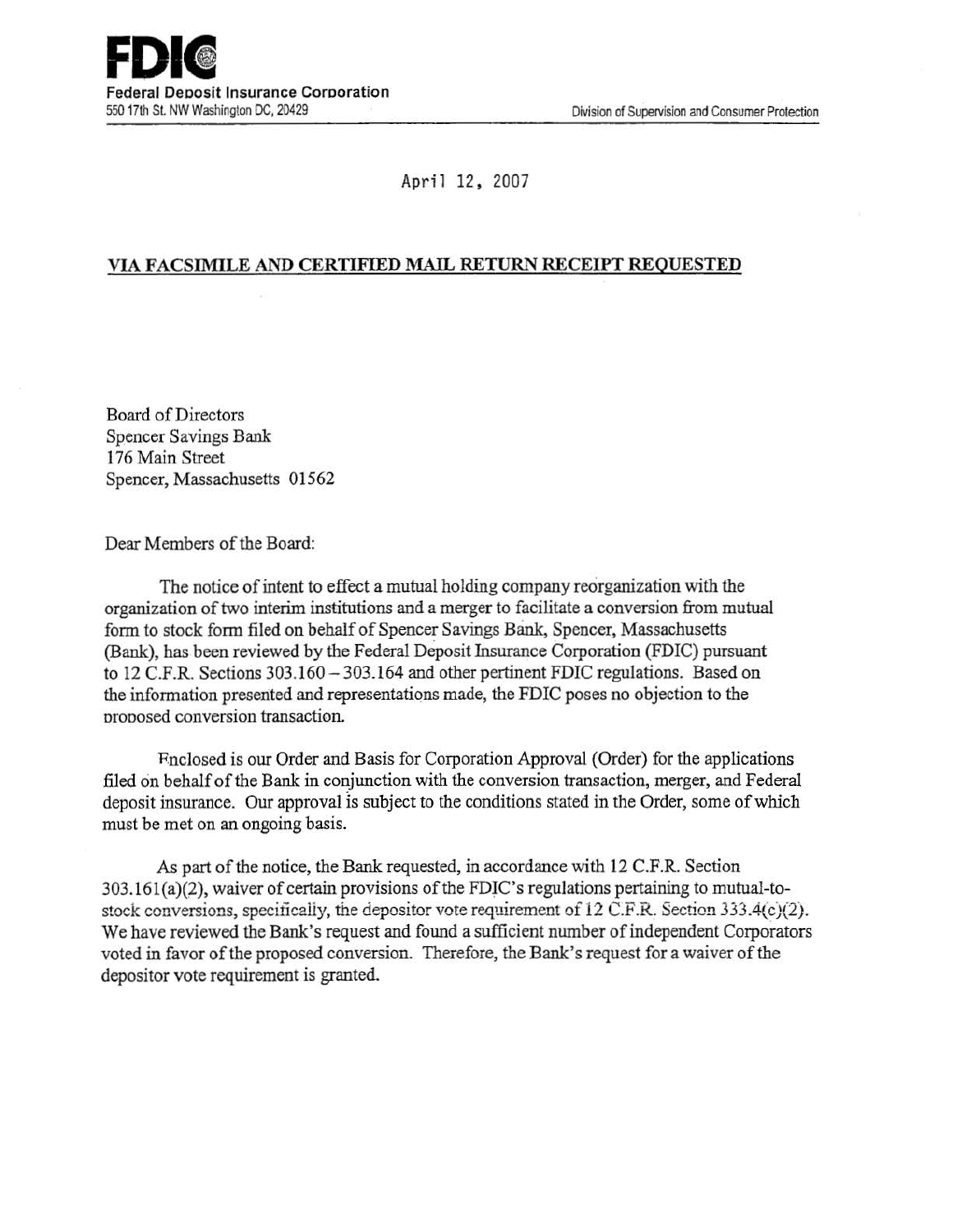Please notify the Boston Area Office when the proposed transaction has been consummated. If an extension of the time limit included in the Order is required, a letter requesting a specific extension of the limitation, including reasons therefore, should be submitted to the Boston Area Office.

Sincerely,

# IS/

Christopher J. Spoth Senior Deputy Director

Enclosures

cc: Ms. Suzanne L. Glassburn, Esq. Nutter McClennen & Fish LLP World Trade Center West 155 Seaport Boulevard Boston, Massachusetts 02210-2604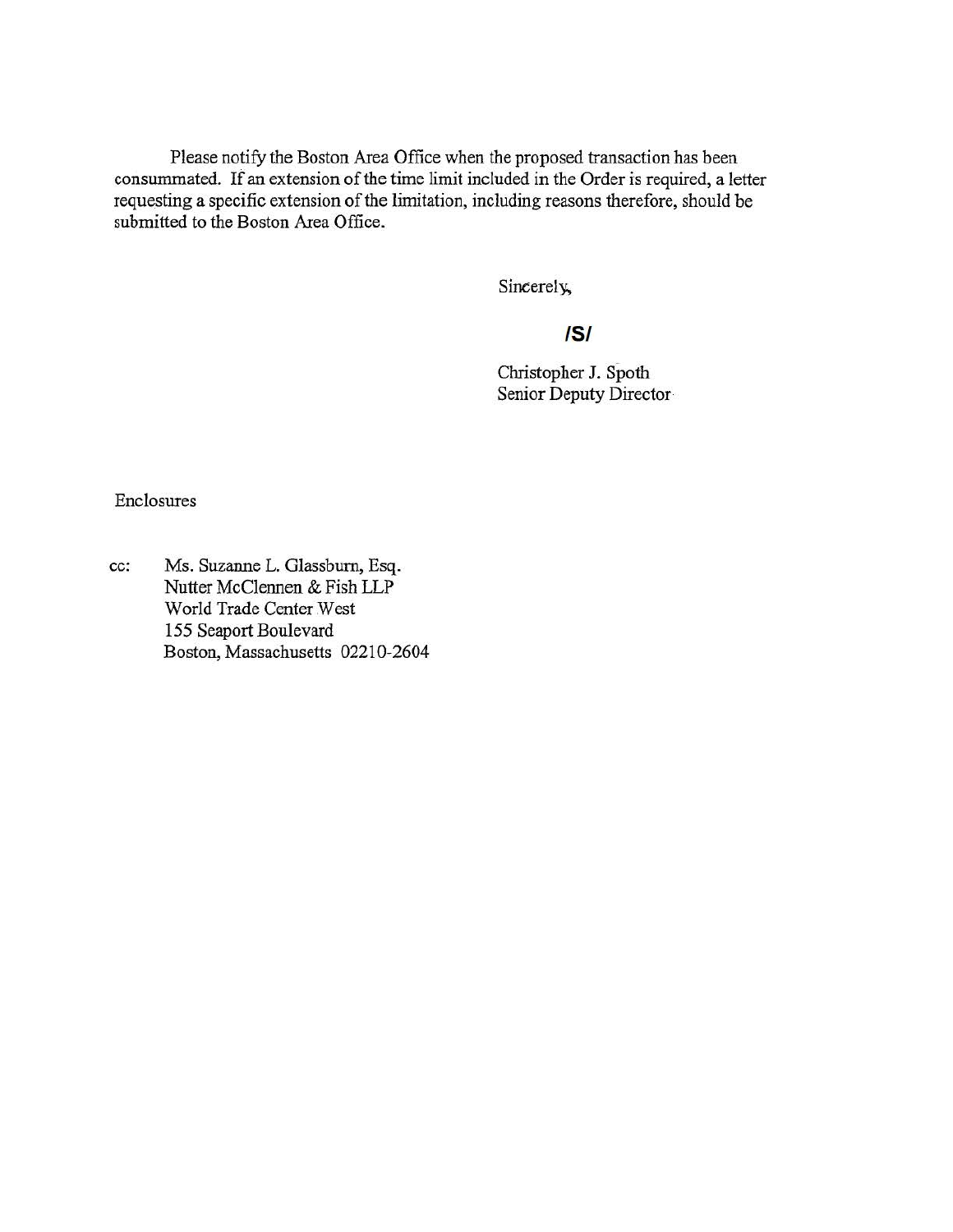### FEDERAL DEPOSIT INSURANCE CORPORATION

Spencer Savings Bank Spencer, Worcester County, Massachusetts

#### Application for Federal Deposit Insurance and Consent to Merge

#### ORDER AND BASIS FOR CORPORATION APPROVAL

Pursuant to Section 5 and Section  $18(c)$  and other provisions of the Federal Deposit Insurance Act (FDI Act), applications have been filed on behalf of Spencer Savings Bank, Spencer, Massachusetts, (Mutual Institution), currently a state-chartered mutuallyowned Deposit Insurance Fund member with total resources of \$304,986,000, and total deposits of \$228,080,000 as of December 31, 2006, for the FDIC's consent to merge with Spencer Savings Bank Interim Stock Bank (Stock Bank), Spencer, Massachusetts, a proposed new state-chartered stock bank. Also, applications for federal deposit insurance for have been filed for an interim state-charted mutual savings bank and a state-chartered stock savings bank.

The transaction is to effect the Mutual Institution's plan of reorganization which, solely to facilitate such undertaking, provides for:

- The Mutual Institution will organize an interim Massachusetts-chartered mutual savings bank, to be known as Interim Mutual Bank (Interim Mutual Bank):
- The Interim Mutual Bank will amend and restate its charter as the charter of a mutual holding company to be known as Spencer MHC (MHC); and simultaneously establish a wholly-owned Massachusetts-chartered interim stock bank subsidiary, to be known as Stock Bank;
- The MHC will immediately thereafter establish a new, wholly-owned Massachusetts chartered subsidiary holding company in the stock form of organization, to be known as Spencer Mid-tier Holding Company (Stock Holding Company);
- Immediately thereafter Mutual Institution will merge with and into the Stock Bank, under the name of "Spencer Savings Bank" but with the charter of Stock Bank surviving (Resultant Bank); and
- The MHC will immediately thereafter contribute 100% of the shares of stock of the Resultant Bank to the Stock Holding Company, resulting in the Stock Holding Company owning 100% of the outstandin'g stock of the Resultant Bank.

At the conclusion of the reorganization, the deposits of the Mutual Institution will continue to be insured under the Deposit Insurance Fund. Applications for the establishment of a Mutual Holding Company and a Stock Holding Company have been conditiomilly approved by the Board of Governors of the Federal Reserve System. In addition, the application for Mutual Institution to reorganize into a multi-tiered holding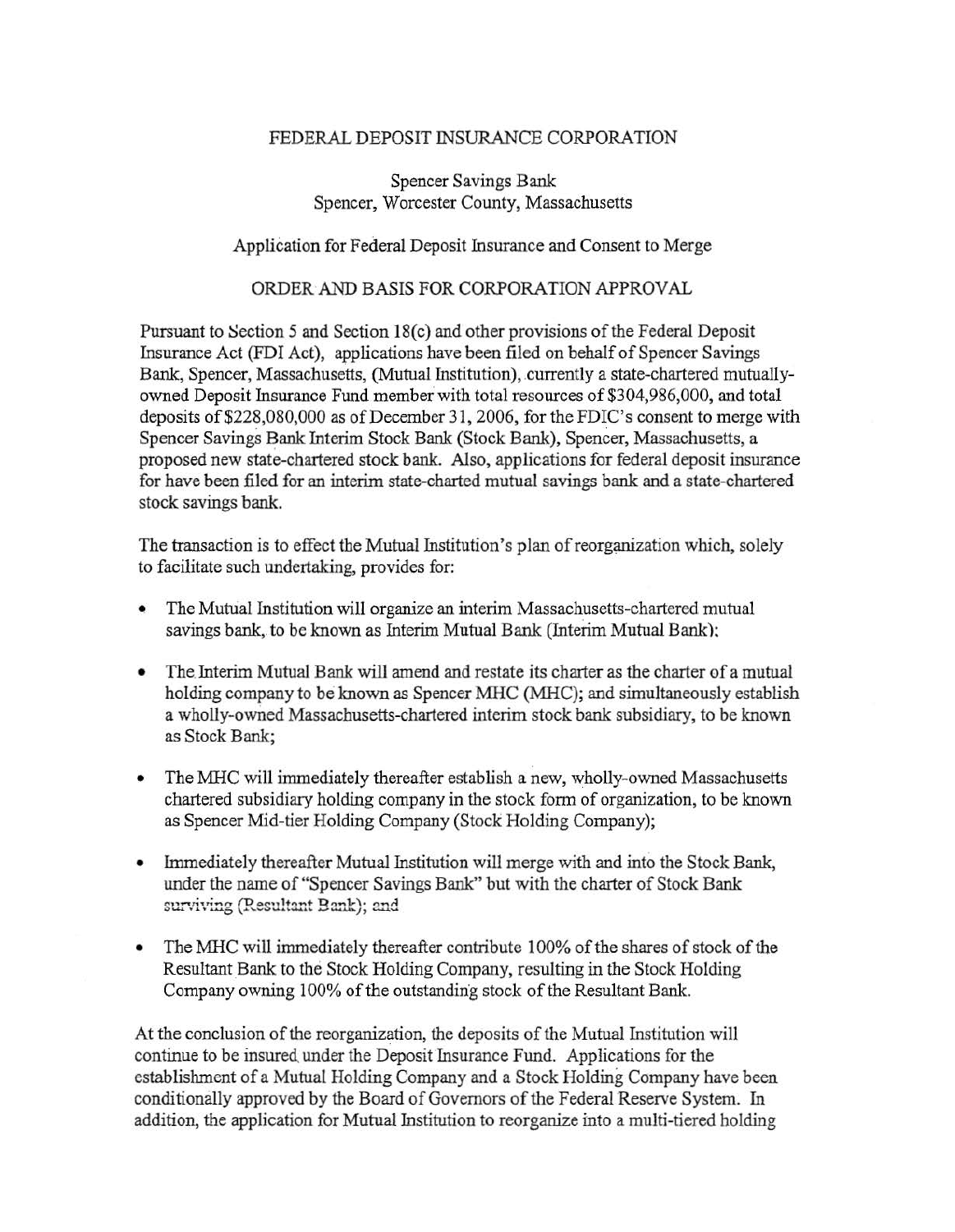company structure is under review by the Massachusetts Division of Banks. Following the consummation of the merger, the Resultant Bank will operate the same business, with the same management, at the same locations now being served by the Mutual Institution. The proposed transaction, per se, will not alter the competitive structure of banking in the market served by the Mutual Institution. The Resultant Bank's principal office will continue to be located at 176 Main Street, Spencer, Massachusetts.

Notice of the proposed transaction, in a form approved by the FDIC, has been published pursuant to the FDI Act. A review of available information, including the Community Reinvestment Act (CRA) Statement of the proponent, disclosed no inconsistencies with the purposes of the CRA. The resultant institution is expected to continue to meet the credit needs of its entire community, consistent with the safe and sound operation of the institution.

In connection with the merger application, the FDIC has taken into consideration the fmancial and managerial resources and prospects of the proponent banks and the Resultant Bank, the convenience and needs of the community to be served, and the competitive nature of the proposed transaction. The FDIC has also taken into consideration the effectiveness of the insured depository institutions involved in the proposed merger transaction in combating money-laundering activities.

Having found favorably on all statutory factors, it is the FDIC's judgment that the application should be and is hereby approved, subject to the following conditions, some of which are continuing in nature:

- 1. That unless prior notice is provided to and non-objection is received from the FDIC, no shares of the stock of Spencer Savings Bank shall be sold, transferred or otherwise disposed of, to any persons (including any Employee Stock Ownership Plan) other than Spencer MHC and thereafter Spencer Mid-tier Holding Company, as contributed by Spencer MHC.
- 2. That, prior to a sale, transfer or other disposition of any shares of Spencer Mid-tier Holding Company, by Spencer MHC to any person (including any Employee Stock Ownership Plan), or a conversion of Spencer MHC to stock form, Spencer Savings Bank will provide written notification to the FDIC and provide the FDIC with copies of all documents filed with state and federal banking and/or securities regulators in connection with any such sale, transfer, disposition or conversion.
- 3. That, should any shares of stock of Spencer Savings Bank or Spencer Mid-tier Holding Company, be issued to persons other than Spencer MHC and Spencer Midtier Holding Company, any dividend waived by Spencer MHC and Spencer Mid-tier Holding Company, must be retained by Spencer Mid-tier Holding Company, or Spencer Savings Bank and segregated, earmarked, or otherwise identified on its books and records; such amounts must be taken into account in any valuation of the institution and factored into the calculation used in establishing a fair and reasonable basis for exchanging shares in any subsequent conversion of Spencer MHC to stock